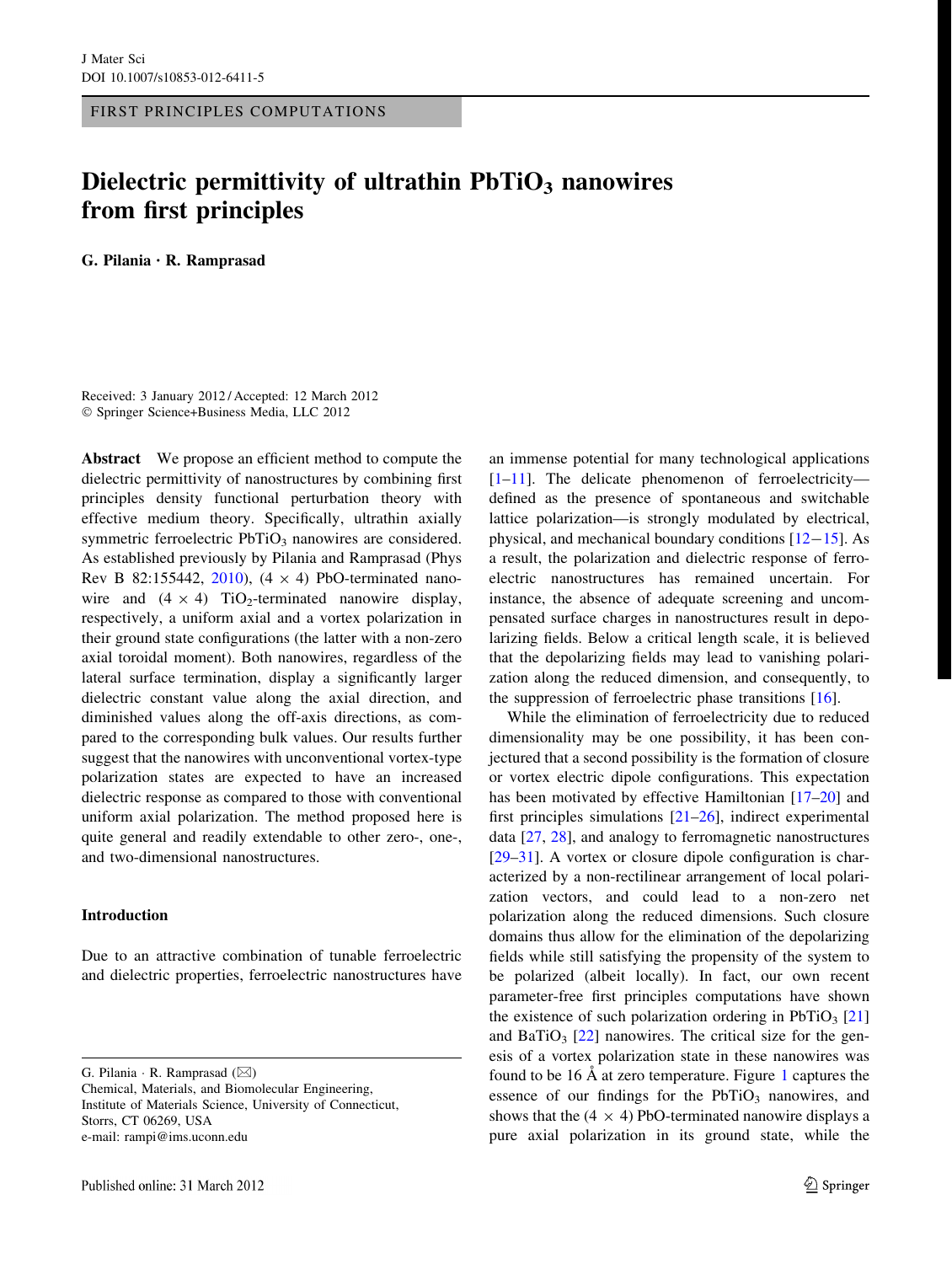<span id="page-1-0"></span>

Fig. 1 Top and side views of a  $(4 \times 4)$  PbO-terminated PbTiO<sub>3</sub> nanowire and **b** (4  $\times$  4) TiO<sub>2</sub>-terminated PbTiO<sub>3</sub> nanowire investigated in this study. c Rectilinear axial and d non-rectilinear vortex ground state polarization configurations, predicted for the PbO- and  $TiO<sub>2</sub>$ -terminated wires, respectively [[21](#page-6-0)]. The *arrows* in the two bottom panels indicate the direction of the dipole moments in the primitive unit cells

 $(4 \times 4)$  TiO<sub>2</sub>-terminated nanowire allows for the occurrence of a non-rectilinear vortex state.

Although polarization ordering phenomena in ferroelectric nanostructures have been addressed in the past, the dielectric constant of such nanostructures—an important property in its own right—has not been determined from first principles to-date. In this contribution, we address the dielectric response of  $PbTiO<sub>3</sub>$  nanowires, both in the presence of rectilinear as well as non-rectilinear polarization states. While the computation of the dielectric constant of bulk materials is currently straightforward [[32,](#page-6-0) [33](#page-6-0)], that for nanostructures which contain surfaces is non-trivial. Important advancements have indeed been made in the latter area in the recent past [\[34–44](#page-6-0)]. The difference in the dielectric response of the surface atoms relative to the atoms in the bulk, and the proper definition of the volume occupied by the system have been challenges. In this study, we employ density functional perturbation theory (DFPT) combined with effective medium theory to directly obtain the dielectric permittivity of  $PbTiO<sub>3</sub>$  nanowires. The method is readily extendable to other materials with different levels of dimensionality.

The rest of the paper is organized as follows. In "Theoretical details'' section, we describe the computational methods and model details employed here to calculate the dielectric constants of nanowires. In '['Results and discussion'](#page-3-0)' section,

we report and discuss the dielectric properties of  $PbTiO<sub>3</sub>$ nanowires. Finally, the article is concluded.

#### Theoretical details

#### Computational details

Ab initio calculations based on the density functional theory (DFT) [[45,](#page-6-0) [46](#page-6-0)] were carried out using the Vienna ab initio simulation package (VASP) [\[47](#page-6-0), [48\]](#page-6-0). The electronic wave functions were expanded in plane-waves up to a cut-off energy of 500 eV. The electron–ion interaction was described by the projector-augmented wave (PAW) potentials  $[49, 50]$  $[49, 50]$  $[49, 50]$  $[49, 50]$ , which explicitly included the Pb 5d, 6s, and 6p, the Ti 3s, 3p, 3d, and 4s, and the O 2s and  $2p$  electrons in the valence states. To evaluate the exchange-correlation energy, we employed the local density approximation (LDA) of the Ceperley–Alder form [\[51](#page-6-0)], because the generalized gradient approximation (GGA) significantly overestimates both the equilibrium volume and the *cla* ratio of PbTiO<sub>3</sub> [\[52](#page-6-0)]. We use a  $1 \times 1 \times 6$  Monkhorst-Pack sampling of the Brillouin-zone integrations [\[53](#page-6-0)] for the nanowires considered in this study. The convergence of the present calculations with respect to k-point mesh and plane-waves cut-off energy have been checked thoroughly. In this study, free standing, infinitely long and axially symmetric  $(4 \times 4)$  PbO- and TiO<sub>2</sub>-terminated nanowires were modeled using periodic boundary conditions with their axis along the [001] direction (cf. Fig. 1a, b). Note that irrespective of the nanowire sidewall termination (i.e., PbO- or  $TiO<sub>2</sub>$ -termination), both the wires have an alternate stacking of PbO and  $TiO<sub>2</sub>$  planes along the axial direction. A vacuum of at least  $12 \text{ Å}$  was used to prevent any unphysical interactions between a wire and its periodic images along the transverse directions.

The electronic structure, ground state geometry, and polarization configurations for the  $PbTiO<sub>3</sub>$  nanowires considered here have been discussed in detail in our pre-vious study [[21\]](#page-6-0). While both the  $(4 \times 4)$  PbO- and  $(4 \times 4)$  $TiO<sub>2</sub>$ -terminated PbTiO<sub>3</sub> nanowires show ferroelectric instability, the nature of the ferroelectric polarization revealed by the ground state configurations in the two nanowires is quite different. As shown in Fig. 1c, the  $(4 \times 4)$  PbO-terminated wire bears a uniform axial polarization (90.53  $\mu$ C/cm<sup>2</sup>) comparable to that of bulk PbTiO<sub>3</sub> (85  $\mu$ C/cm<sup>2</sup> at the room temperature [\[54](#page-6-0)]). The ground state of the  $(4 \times 4)$  TiO<sub>2</sub>-terminated nanowire turns out to be a pure vortex state, with the local polarization vector forming a closed loop in the plane normal to the axis, as depicted in Fig. 1d. This nanowire shows a zero net polarization along  $x$ ,  $y$ , and  $z$  directions, and a non-zero moment of polarization along the axial direction.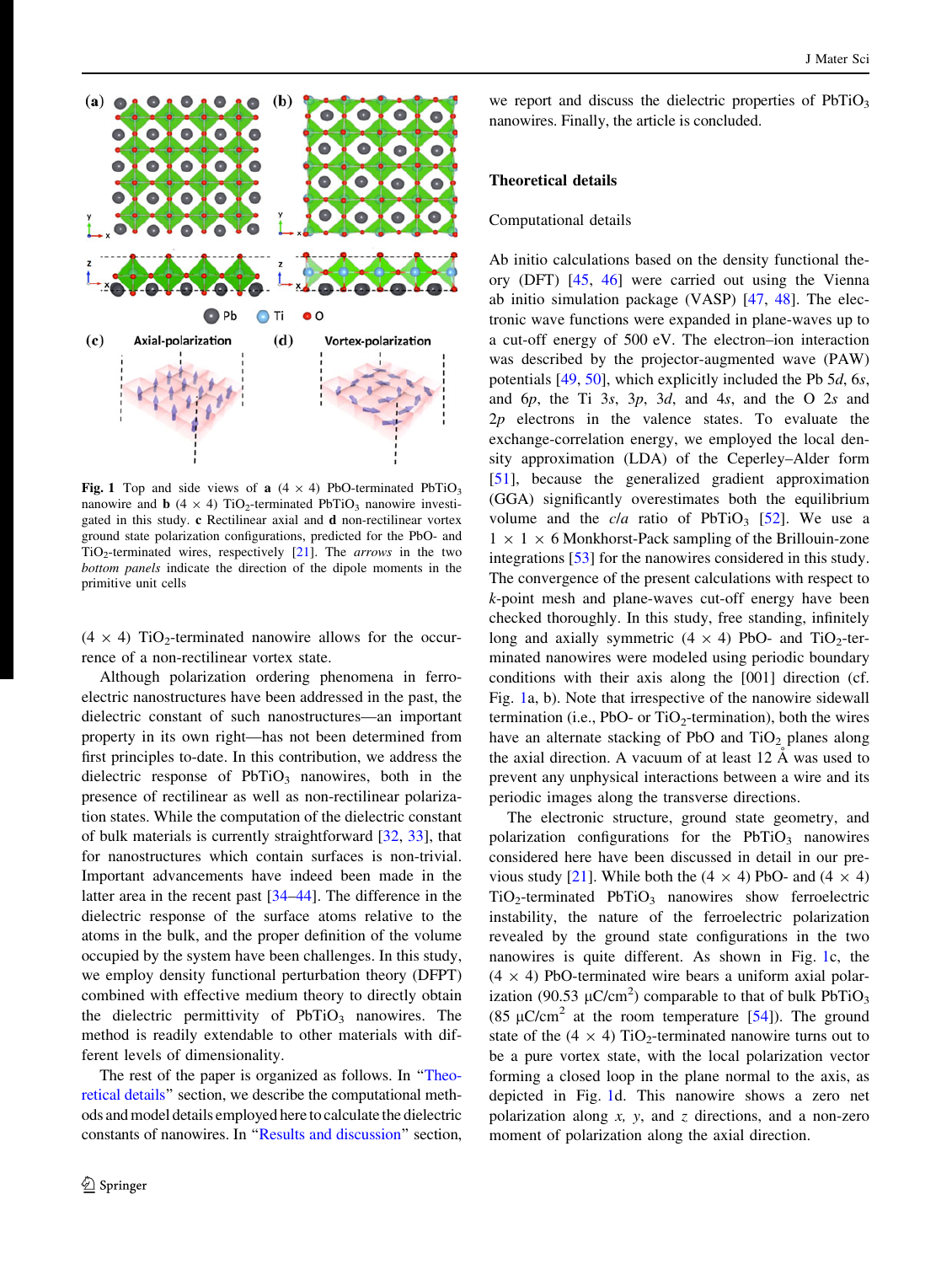<span id="page-2-0"></span>Procedure to compute dielectric permittivity

The dielectric constant of the nanowires in the supercell geometry was evaluated using the DFPT [\[32](#page-6-0), [33\]](#page-6-0). We note though that the dielectric constant provided by DFPT includes the contributions from the nanowire as well as the intervening vacuum region of the supercell. Treating the supercell as a vacuum-nanowire composite and using the appropriate formulae from effective dielectric medium theory, as described below, enables us to further extract the permittivity (both optical and static contributions) of just the nanowires.

According to the Maxwell–Garnett equation, which can be considered as an extension of the Clausius–Mossotti relation, the principal components of dielectric permittivity of a vacuum-filler composite  $(\epsilon_{ii})$  containing a volume fraction  $\eta_{\rm v}$  of polarizable fillers (i.e., nanowires, in the present case) with dielectric permittivity  $(\epsilon_{ii}^{\text{wire}})$  can be written as [[55\]](#page-6-0)

$$
\frac{\epsilon_{ii} - 1}{1 + (\epsilon_{ii} - 1)P_i} = \eta_v \frac{\epsilon_{ii}^{\text{wire}} - 1}{1 + (\epsilon_{ii}^{\text{wire}} - 1)P_i}
$$
(1)

where  $i$  (=x, y, z) represents the cartesian axes and the  $P_i$ are the geometry-dependent depolarizing factors, which are tabulated in the literature [[56–58](#page-6-0)]. For the case at hand, assuming that the nanowires are oriented along the z direction,  $P_x = P_y = 0.5$ , and  $P_z = 0$ . This leads to the following relations for the off-axis and axial components of the dielectric permittivity:.

$$
\frac{\epsilon_{xx} - 1}{\epsilon_{xx} + 1} = \eta_v \frac{\epsilon_{xx}^{wire} - 1}{\epsilon_{xx}^{wire} + 1}
$$
\n(2)

$$
\epsilon_{zz} = \eta_v(\epsilon_{zz}^{\text{wire}} - 1) + 1 \tag{3}
$$

 $\epsilon_{ii}^{\text{wire}}$  may be determined from the above equations via a knowledge of  $\eta_{\nu}$ , and the  $\epsilon_{ii}$  values obtained from the DFPT calculations. Determination of  $\eta_v$ , however, is nontrivial. Owing to the slowly decaying nature of the charge density itself, we use the induced screening charge density to quantify the volume occupied by the nanowire (and hence,  $\eta_v$ ). To do this, an electric field of strength  $\pm 0.01$  V/Å was applied along the off-axis (non-periodic) direction for each of the wires in their ground state configurations, and the field-induced total charge density (i.e., the screening charge density) was calculated as the difference between the total charge density due to the oppositely directed fields. The calculated planar average of the screening charge distribution ( $\rho^{scr}(x)$ ) is shown in Fig. 2 for each of the two nanowires. From Fig. 2, we can see that the screening charge piles up at the surface of the nanowires and is mainly confined above the surface atoms. These surface charges are responsible for the screening of

the external applied electric field and therefore justify using the screening charge density as a criterion to place a boundary between the nanowires and the vacuum region of the supercell. Specifically, the size of the wire along the off-axis direction was taken to be the distance between the two points where the linear extrapolation of the sharp drop in the outermost peak of the screening charge density goes to zero (as shown in Fig. 2), omitting the slowly decaying tail of the screening charge density.

For each of the nanowires, we perform three different DFPT calculations by varying the supercell volume, and hence, the volume fraction,  $\eta_v$ . More specifically, the supercell dimension along the  $x$  and  $y$  directions was kept fixed at 28, 32, and 36  $\AA$  in the three separate calculations, while the supercell dimension along the  $\zeta$  direction was always kept fixed at the corresponding relaxed (or equilibrium)  $c$  lattice parameter of the nanowire. The volume occupied by each nanowire was then determined using the off-axis dimension, determined as discussed above, and the axial periodic repeat distance. A plot of the left-hand side expression of Eqs. 2 and 3 versus  $\eta_{\rm v}$  should lead to a linear relationship, with the slope providing the  $\epsilon_{ii}^{\text{wire}}$  value.



Fig. 2 Planar-averaged screening charge distribution of a PbOterminated PbTiO<sub>3</sub> nanowire and **b** TiO<sub>2</sub>-terminated PbTiO<sub>3</sub> nanowire along the x axis, calculated for an electric field of  $\pm 0.01$  V/A. The estimated size of the each nanowire is also indicated in the respective panels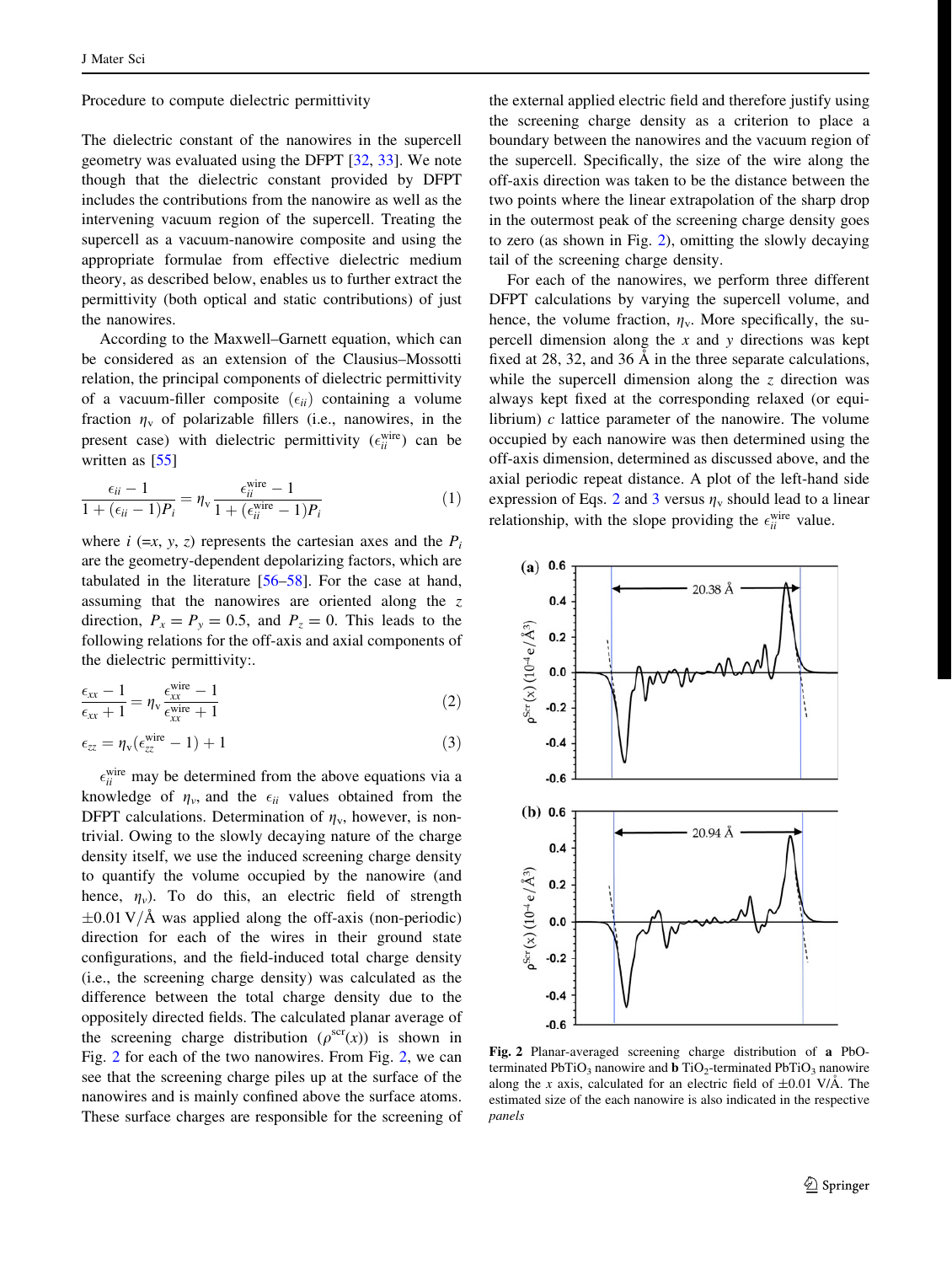#### <span id="page-3-0"></span>Results and discussion

As a validation of the computational methodology adopted in this study, we first calculate the optical (the high frequency, or the electronic) and static (the low frequency, or the ionic plus electronic) dielectric permittivities of bulk  $PbTiO<sub>3</sub>$  in both the high temperature cubic and the ground state tetragonal phases. Our results are presented in Table 1. The calculated optical dielectric permittivity of the cubic  $PbTiO<sub>3</sub>$  is in excellent agreement with the corresponding experimental [\[59](#page-6-0), [60\]](#page-6-0) and theoretical [[61\]](#page-6-0) results reported in the literature. Unlike the cubic phase, the tetragonal  $PbTiO<sub>3</sub>$  has two principal dielectric constants. Based on Raman scattering measurements of clamped single domain  $PbTiO<sub>3</sub>$  crystals, Frey and Silberman [[63\]](#page-6-0) have reported high frequency dielectric constant values of  $\epsilon_{zz}^{\infty, bulk} = 7.211$  and  $\epsilon_{xx}^{\infty, bulk} = 7.270$  along the tetragonal c and a axes, respectively, and static dielectric constant values of  $\epsilon_{zz}^{0, bulk} = 30.4$  and  $\epsilon_{xx}^{0, bulk} = 125.6$ . Similar values, have also been reported by Fontana et al. [\[64](#page-6-0)]  $(\epsilon_{zz}^{0,bulk} = 32)$ and  $\epsilon_{xx}^{0,\text{bulk}} = 100$ ) and Foster et al. [\[65](#page-6-0)]  $(\epsilon_{zz}^{0,\text{bulk}} = 28.6$  and  $\epsilon_{xx}^{0, \text{bulk}} = 106.9$ ). On the theoretical side, the optical and static dielectric constant values of 7.24 and 36.4, respectively, along the c axis have recently been reported by Yu et al. [\[41](#page-6-0)] based on linear response calculations. Our calculated values for the tetragonal as well as for the cubic phases of  $PbTiO<sub>3</sub>$  (cf. Table 1) show an overall good agreement with all these previously reported results.

Next we move our discussion to the dielectric permittivity of the nanowires. The results of our calculations for various supercell sizes, i.e., various nanowire volume

fractions  $\eta_v$ , are plotted in Fig. [3](#page-4-0)a, b for the (4  $\times$  4) PbO-terminated nanowire and Fig. [3c](#page-4-0), d for the  $(4 \times 4)$  TiO<sub>2</sub>terminated nanowire. It can be seen that a linear behavior as expected from the Eqs. [2](#page-2-0) and [3](#page-2-0) is indeed followed between the term on the left-hand side of those equations and  $\eta_v$ , with the slope allowing us to calculate dielectric permittivity contribution due to the nanowires alone. The calculated optical and static dielectric permittivity values for the two nanowires are reported in Table 1 and Fig. [4](#page-4-0).

Several important observations can be made from Table 1 and Fig. [4.](#page-4-0) First, we note that the dielectric constant of the  $TiO<sub>2</sub>$ -terminated nanowire (bearing a vortex polarization configuration) is higher than that of the PbOterminated nanowire (displaying axial polarization) in both the axial and off-axis directions. Second, the off-axis component of the optical and static dielectric constants of both the nanowires are significantly smaller than the corresponding values of the bulk material in the same direction. This can be attributed to the depolarizing fields which severely limit the net polarizability of the wires along nonperiodic directions. Moreover, the difference in the off-axis dielectric constant of the two differently terminated nanowires is minimal (although the ground state polarization states are very different)—the reason again being that any differences in the dielectric response is ''quenched'' by depolarizing fields. Third, the axial components of the dielectric constant of the nanowires are markedly larger than those of the corresponding bulk in the same direction. Interestingly, in the case of the PbO-terminated nanowire, this increase is largely due to the optical contribution to the dielectric constant, and the ionic contribution is roughly the

**Table 1** Calculated optical and static dielectric constants of PbTiO<sub>3</sub> bulk in both the cubic and tetragonal phases  $(\epsilon_{ii}^{\infty, bulk}$  and  $\epsilon_{ii}^{0, bulk}$ , respectively) and nanowires  $(\epsilon_{ii}^{\infty,\text{wire}}$  and  $\epsilon_{ii}^{0,\text{wire}}$ , respectively)

| <b>Bulk</b>                                 | Optical                                |                                        | Static                          |                                 |
|---------------------------------------------|----------------------------------------|----------------------------------------|---------------------------------|---------------------------------|
|                                             | $\epsilon_{xx}^{\infty,\text{bulk}}$   | $\epsilon_{\rm zz}^{\infty,\rm bulk}$  | $\epsilon_{xx}^{0, bulk}$       | $\epsilon_{zz}^{0, bulk}$       |
| Cubic                                       |                                        |                                        |                                 |                                 |
| This study                                  | 8.85                                   | 8.85                                   | 23.26                           | 23.26                           |
| Other (experiments)                         | $8.70$ [59, 60]                        | $8.70$ [59, 60]                        |                                 |                                 |
| Other (theory)                              | $8.24$ [61]                            | $8.24$ [61]                            |                                 |                                 |
| Tetragonal                                  |                                        |                                        |                                 |                                 |
| This study                                  | 8.00                                   | 7.47                                   | 170.95                          | 33.73                           |
| Other (experiments)                         | $7.27$ [62]                            | 7.20 [62]                              | 100 [64]                        | 32[64]                          |
|                                             | $7.27$ [63]                            | $7.21$ [63]                            | $125.6$ [63]                    | 30.4 [63]                       |
|                                             |                                        |                                        | $106.9$ [65]                    | 28.6 [65]                       |
| Other (theory)                              |                                        | 7.24 [41]                              |                                 | 36.4 [41]                       |
| Nanowires                                   | $\epsilon_{xx}^{\infty,\mathrm{wire}}$ | $\epsilon_{zz}^{\infty,\mathrm{wire}}$ | $\epsilon_{xx}^{0,\text{wire}}$ | $\epsilon_{zz}^{0,\text{wire}}$ |
| $(4 \times 4)$ PbO-terminated               | 6.29                                   | 28.92                                  | 10.73                           | 58.77                           |
| $(4 \times 4)$ TiO <sub>2</sub> -terminated | 5.60                                   | 27.16                                  | 12.98                           | 80.29                           |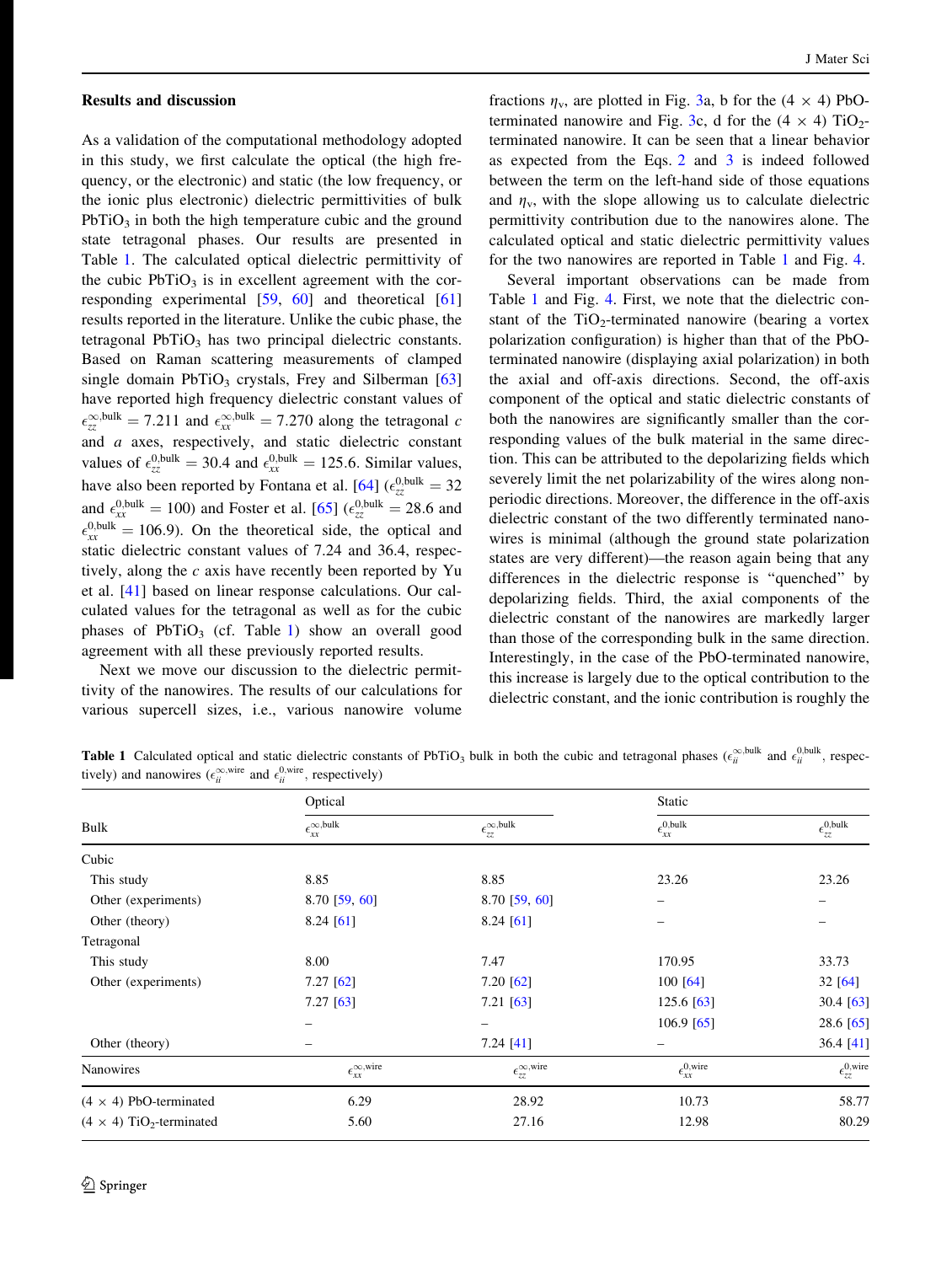<span id="page-4-0"></span>Fig. 3 Linear variations of  $(\epsilon_{xx} - 1)/(\epsilon_{xx} + 1)$  (a) and  $\epsilon_{zz}$ (b) as a function of the fractional volume  $\eta_{\rm v}$  $(V_{\text{wire}}/V_{\text{supercell}})$  for the PbOterminated  $PbTiO<sub>3</sub>$  nanowires, as dictated by the 2D Maxwell– Garnett mixing rule (cf. Eq. [2](#page-2-0)) and the linear mixing rule (cf. Eq. [3\)](#page-2-0), respectively. c, d are same as the (a) and (b) but for the  $TiO<sub>2</sub>$ -terminated nanowire. Open and closed symbols in each of the panels have been used for the optical and static dielectric permittivity components, respectively



same as in the bulk material (we note that the ionic contribution is just the difference between the static and optical contributions). The behavior of the ionic contribution is consistent with the fact that both in the bulk and in the PbO-terminated nanowire, the polarization state is identical. In the case of the  $TiO<sub>2</sub>$ -terminated nanowire (which bears a vortex polarization state), both the electronic (or optical) and the ionic contributions to the dielectric constant are significantly higher than that of the corresponding bulk. The enhancement of the ionic contribution can be explained by observing that, unlike the bulk



Fig. 4 Calculated dielectric permittivities of  $PbTiO<sub>3</sub>$  bulk (tetragonal phase) and the two nanowires. The corresponding experimental results for the bulk  $PbTiO<sub>3</sub>$  are also included for comparison [ref [62–65\]](#page-6-0)

material, the nanowire bears no polarization along the axial direction to begin with, and is hence polarizable along that direction far more than the bulk.

While we may explain the behavior of the ionic contributions to the dielectric constant in terms of depolarizing fields and the tendency for polarization along periodic dimensions, the behavior of the optical (or electronic) part of the dielectric constant is puzzling. We note that the presence of mid-gap surface states may also lead to an increased dielectric response through an effective narrowing of the electronic gap. To further confirm that the predicted enhanced dielectric response in the  $PbTiO<sub>3</sub>$ nanowires is indeed an intrinsic property of the material at reduced dimensionality and is not due to the mid-gap states arising as a result of the coordinative unsaturation at the lateral surfaces of the nanowires, we analyze the density of states (DOS) of the two nanowires. In this analysis, the total DOS is decomposed in terms of the contributions due to the core and shell regions, of the two nanowires. For each of the two wires, the central four  $PbTiO<sub>3</sub>$  units constitute the core region while the 12 peripheral units form the shell region, as indicated schematically in the upper panels in Fig. [5](#page-5-0). The core (in blue) and shell (in red) decomposed density of states are plotted in the lower panels for the PbO- and  $TiO<sub>2</sub>$ -terminated nanowires, respectively. The bulk DOS (black-dashed line) is also included in each of the two figures for comparison. Our analysis clearly reveals clean electronic bandgaps for both the nanowires, which also translate to the thermodynamic and chemical stability of these systems. The absence of any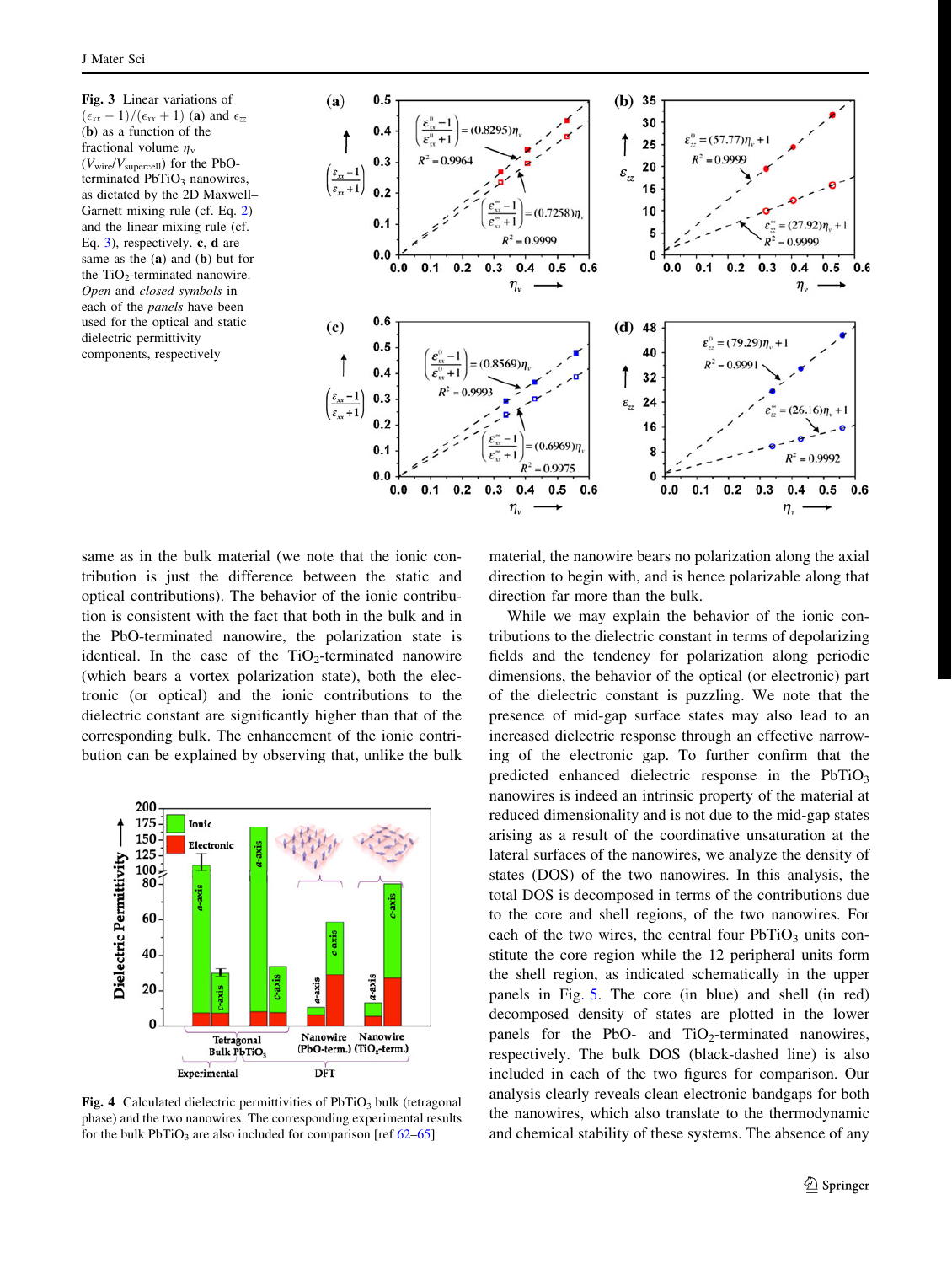<span id="page-5-0"></span>Fig. 5 Core- and shelldecomposed DOS for the  $a$  (4  $\times$  4) PbO-terminated nanowire and **b**  $(4 \times 4)$  TiO<sub>2</sub>terminated nanowire, in each case normalized to a single  $PbTiO<sub>3</sub>$  unit. The core (four  $PbTiO<sub>3</sub>$  units at the center) and shell (12 peripheral  $PbTiO<sub>3</sub>$ units) regions used in the DOS decomposition for the two nanowires are shown schematically in the upper part of each of the panels. In each of the DOS plots, blue and red lines indicate the contributions due to the core and shell regions, respectively. Bulk DOS for the tetragonal  $PbTiO<sub>3</sub>$  is also shown for comparison in each of the two plots (dashed line) (Color figure online)



mid-gap, or gap-narrowing features indicates that the observed dielectric response is primarily due to reduced dimensionality and the unusual polarization states inherent to these nanowires.

#### **Conclusions**

In conclusion, we have determined the dielectric permittivity of ultrathin  $PbTiO<sub>3</sub>$  nanowires employing a hybrid approach that combines first principles DFPT calculations with effective medium theory. The choice of  $PbTiO<sub>3</sub>$ nanowires as a model system was motivated by both a strong intrinsic tendency for polarization exhibited by bulk  $PbTiO<sub>3</sub>$  and the presence of conventional (axial) and unconventional (vortex-type) polarization configurations in ultrathin  $PbTiO<sub>3</sub>$  nanowires. Our calculated dielectric constants of bulk cubic and tetragonal  $PbTiO<sub>3</sub>$  agree well with previous experimental and theoretical work. Going from bulk to ultrathin nanowires, our prediction of a decrease in the dielectric permittivities along the off-axis directions is attributed to the depolarizing fields along those non-periodic directions. On the other hand, along the axial direction, the dielectric permittivity shows a significant enhancement over the corresponding bulk value. Moreover, we predict a higher dielectric constant along the axial direction for the  $TiO<sub>2</sub>$ -terminated nanowire with

ground state vortex polarization configuration as compared to the PbO-terminated nanowire which displays a conventional rectilinear polarization along the axis. This prediction is consistent with the well-known notion that the dielectric response is higher along a high symmetry direction along which polarization is originally absent. Furthermore, the core–shell-decomposed DOS analysis shows the absence of any bandgap narrowing features, thereby pointing to the chemical and thermodynamic stability of these systems.

While we have demonstrated the applicability of the presented method for a specific case of  $PbTiO<sub>3</sub>$  nanowires, this simple procedure has a broader appeal, as it can be readily extended to study other systems as well as other situations with varying levels of dimensionality.

Acknowledgements The authors would like to acknowledge financial support of this study by a grant from the Office of Naval Research. Computational support was provided through a National Science Foundation Teragrid Resource Allocation.

### References

- 1. Park BH, Kang BS, Bu SD, Noh TW, Lee J, Jo W (1999) Nature (London) 401:682
- 2. Velu G, Legrand C, Tharaud O, Chapoton A, Remiens D, Horowitz G (2001) Appl Phys Lett 79:659
- 3. Han S, Liu X, Han J-P, Zhou C (2003) Appl Phys A 77:873